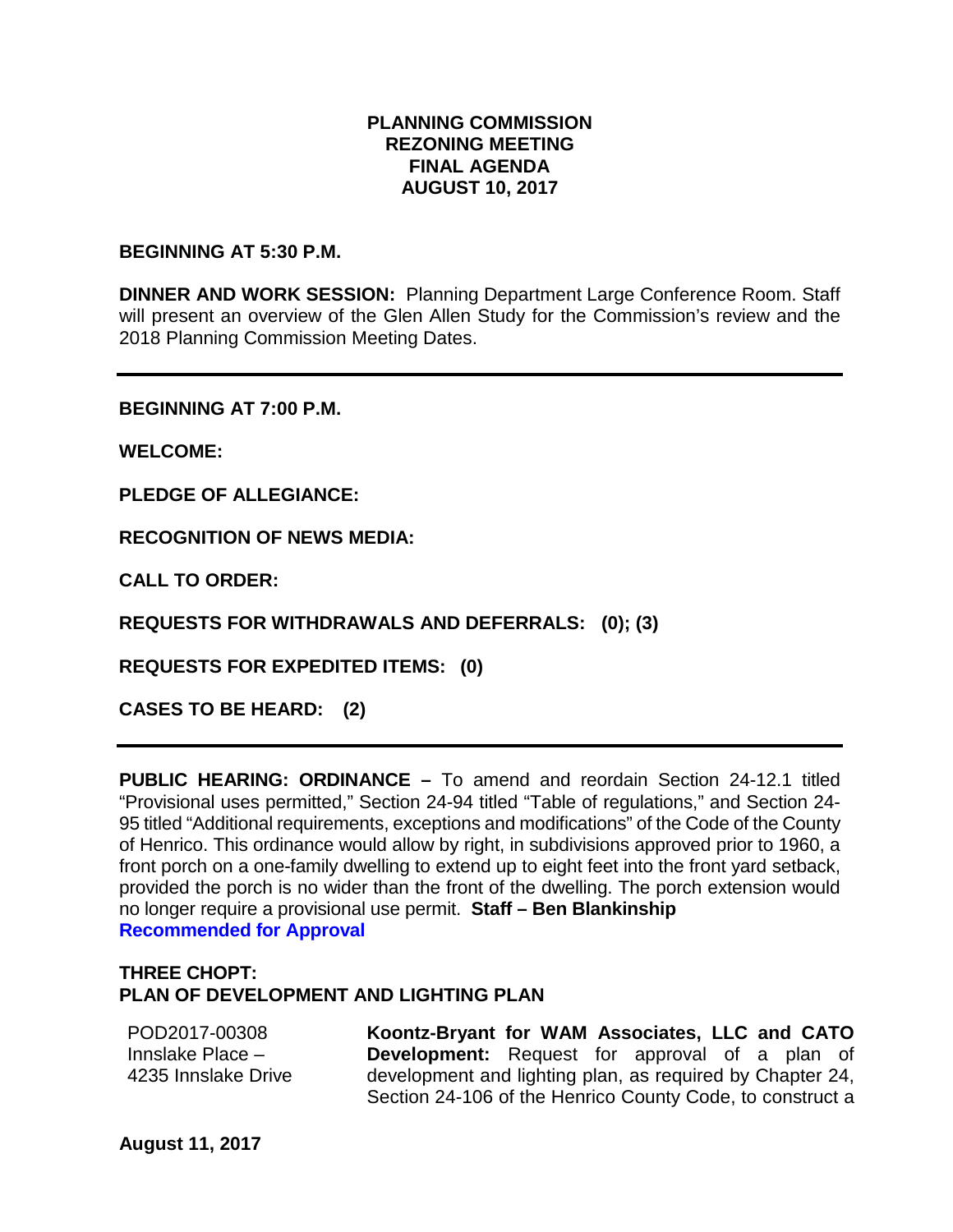five-story apartment building with 100 units above a ground floor parking deck; and a four-story mixed-use building with 123 apartments in the northern half of the building and a four-story parking deck in the southern half of the building, in an urban mixed-use development. The 4.08-acre site is located on the southeastern corner of the intersection of Innslake Drive and Dominion Boulevard, on parcel 747-761- 9275. The zoning is UMUC, Urban Mixed Use District (Conditional). County water and sewer. **(Three Chopt)**

The proposed layout is generally consistent with the schematic master plan submitted with Rezoning case REZ2017-00006 and Provisional Use Permit case PUP2017-00004. However, as of the preparation date of this agenda, the developer has not submitted revised plans as requested, including a revised layout detailing streetscape, landscaping, and hardscape components including site lighting, in accordance with UMU code requirements and Innsbrook Mixed-Used District Urban Design Guidelines. Planning has also requested the developer submit revised architectural plans providing additional information on proposed pedestrian entrances to the buildings. Additionally, the Division of Fire has requested a revised layout to address fire access concerns and the Traffic Engineer has requested an additional permanent access point to Building B be provided.

The staff recommendation will be made at the meeting. Should the Commission act on this request, in addition to the standard conditions for developments of this type, the following additional conditions are recommended:

- 11B. Prior to the approval of an electrical permit application and installation of the site lighting equipment, a plan including light spread and intensity diagrams, and fixture specifications and mounting heights details shall be revised as annotated on the staff plan and included with the construction plans for final signature.
- 29. If controlled access gates within the garages are proposed, details for them shall be submitted for review by the Traffic Engineer, Police and approved by the County Fire Marshal. The owner or owner's contractor shall contact the County Fire Marshal prior to completion of the fence installation to test and inspect the operations of the gates. Evidence of the Fire Marshal's approval shall be provided to the Department of Planning by the owner prior to issuance of occupancy permits.
- 30. In order to maintain the effectiveness of the County's public safety radio communications system within buildings, the owner will install radio equipment that will allow for adequate radio coverage within the building, unless waived by the Director of Planning. Compliance with the County's emergency communication system shall be certified to the County by a communications consultant within ninety (90) days of obtaining a certificate of occupancy. The County will be permitted to perform communications testing in the building at anytime.

# **Continue**

**August 11, 2017**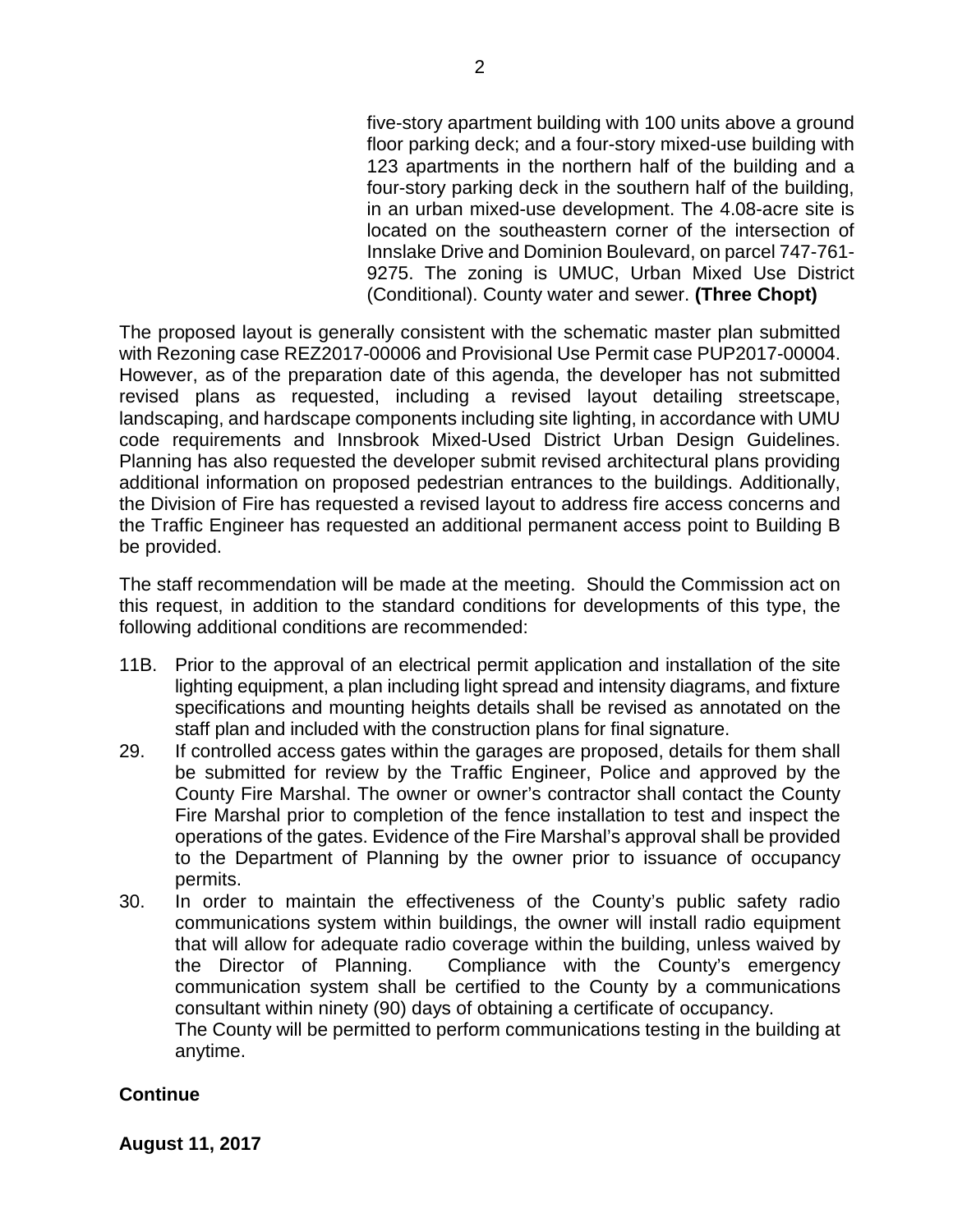# **continued**

- 31. The proffers approved as a part of zoning case REZ2017-00006 and the conditions of PUP2017-00004 shall be incorporated in this approval.
- 32. A construction staging plan which includes details for traffic control, fire protection, stockpile locations, construction fencing and hours of construction shall be submitted for County review and prior to the approval of any final construction plans.
- 33. The certification of building permits, occupancy permits and change of occupancy permits for individual units shall be based on the number of parking spaces required for the proposed uses and the amount of parking available according to approved plans.
- 34. Any existing easements in conflict within the proposed building footprints shall be vacated prior to approval of the building permit for the said building.
- 35. Approval of the construction plans by the Department of Public Works does not establish the curb and gutter elevations along the Henrico County maintained right-of-way. The elevations will be set by Henrico County.
- 36. The conceptual master plan, as submitted with this application, is for planning and information purposes only.
- 37. The location of all existing and proposed utility and mechanical equipment (including HVAC units, electric meters, junction and accessory boxes, transformers, and generators) shall be identified on the landscape plans. All equipment shall be screened by such measures as determined appropriate by the Director of Planning or the Planning Commission at the time of plan approval.
- 38. The sewer relocation plan must be approved prior to construction plan approval.
- 39. Approval of architectural, engineering, and landscape architectural working drawings and specifications shall be obtained from the Innsbrook Architectural Review Committee prior to commencement of any construction.
- 40. Proposed restrictive covenants shall be submitted to the Department of Planning for review and approval as to form satisfactory to the County Attorney prior to any formal approval for development within the UMU district, and they shall be recorded prior to building permit approval.
- 41. Evidence that the owners of the adjacent parcel, 747-761-9253, 4100 Cox Road, have been contacted regarding the extension of the proposed service drive into their property to provide additional vehicular access must be provided prior to construction plan approval.

# **(Staff Report by Tony Greulich)**

**(Applicant's Representative: Matthew T. Faris) (Applicable Rezoning Cases and PUPS: PUP2017-00004 and REZ2017-00006) (Deferral Requested to the September 27, 2017 Meeting) Deferred to the September 27, 2017 Meeting**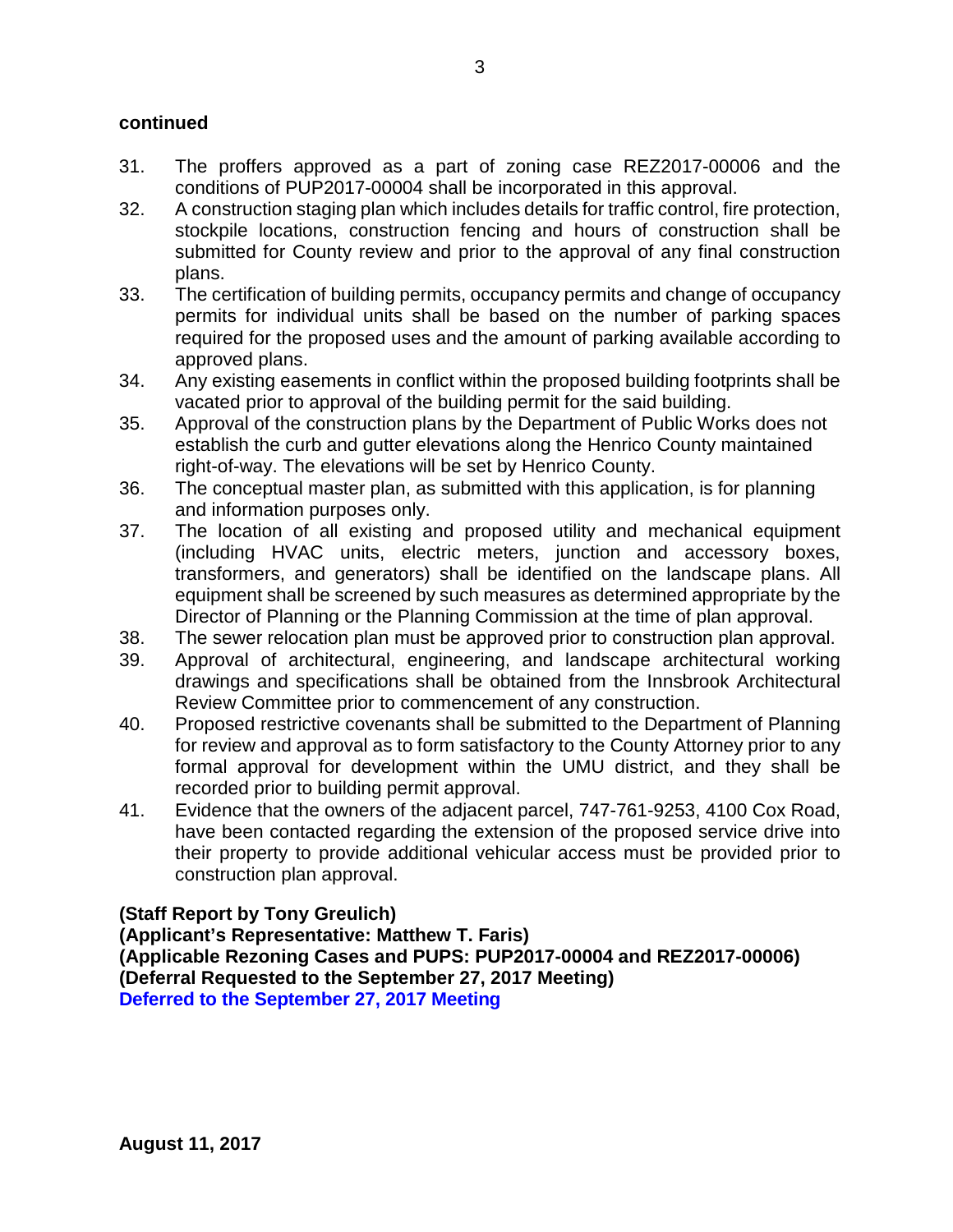| <b>APPROVED: _____________</b><br>APPROVED ON EXPEDITED AGENDA: ____________     |
|----------------------------------------------------------------------------------|
| DEFERRED BY APPLICANT TO: ______________________DEFERRED BY PC TO: _____________ |
| DENIED: WITHDRAWN: SEE ADDENDUM PAGE:                                            |
| MOTIONED BY: SECONDED BY: ABSTAINED:                                             |
| <b>REMARKS:</b>                                                                  |

**TUCKAHOE: Mark Williams for B. Hunt Gunter:** Request to conditionally rezone from B-1 Business District to B-2C Business District (Conditional) Parcel 741-742-5027 containing .523 acres located at the northwest intersection of Pump Road and Patterson Avenue (State Route 6). The applicant proposes a drive-thru restaurant. The use will be controlled by proffered conditions and zoning ordinance regulations. The 2026 Comprehensive Plan recommends Commercial Concentration and Environmental Protection Area. **Staff – Lisa Blankinship (Deferral Requested to the September 14, 2017 Meeting)**

**Deferred to the September 14, 2017 Meeting**

## **BROOKLAND:**

### *(Deferred from the July 13, 2017 Meeting)*

**REZ2017-00019 Wilton Acquisition, LLC:** Request to conditionally rezone from RTHC Residential Townhouse District (Conditional) to R-6C General Residence District (Conditional) Parcel 767-751-2632 containing 15.17 acres located on the south line of Wistar Road at its intersection with Shrader Road. The applicant proposes a condominium development of no more than 180 units or a townhome development of no more than 80 units. The R-6 District allows a maximum gross density of 19.8 units per acre. The use will be controlled by zoning ordinance regulations and proffered conditions. The 2026 Comprehensive Plan recommends Urban Residential, density should range from 3.4 to 6.8 units per acre. **Staff – Ben Sehl** 

**Recommended for Approval**

### **VARINA:**

## *(Deferred from the June 15, 2017 Meeting)*

**REZ2017-00015 Andrew M. Condlin for JG Laburnum, LLC and Robins Laburnum, LLC:** Request to conditionally rezone from B-2C Business District (Conditional) and B-3C Business District (Conditional) to B-3C Business District (Conditional) Parcel 817-711-0712 and part of Parcels 817-711-0454 and 816-711-8151 containing 3.31 acres located approximately 290 feet south of Eubank Road approximately 270 feet east of its intersection with S. Laburnum Avenue. The applicant proposes an automotive body and paint shop. The use will be controlled by zoning ordinance regulations and proffered conditions. The 2026 Comprehensive Plan recommends Office and Commercial Concentration. The site is in the Airport Safety Overlay District. **Staff – Erin Puckett (Deferral Requested to the October 12, 2017 Meeting) Deferred to the October 12, 2017 Meeting**

**August 11, 2017**